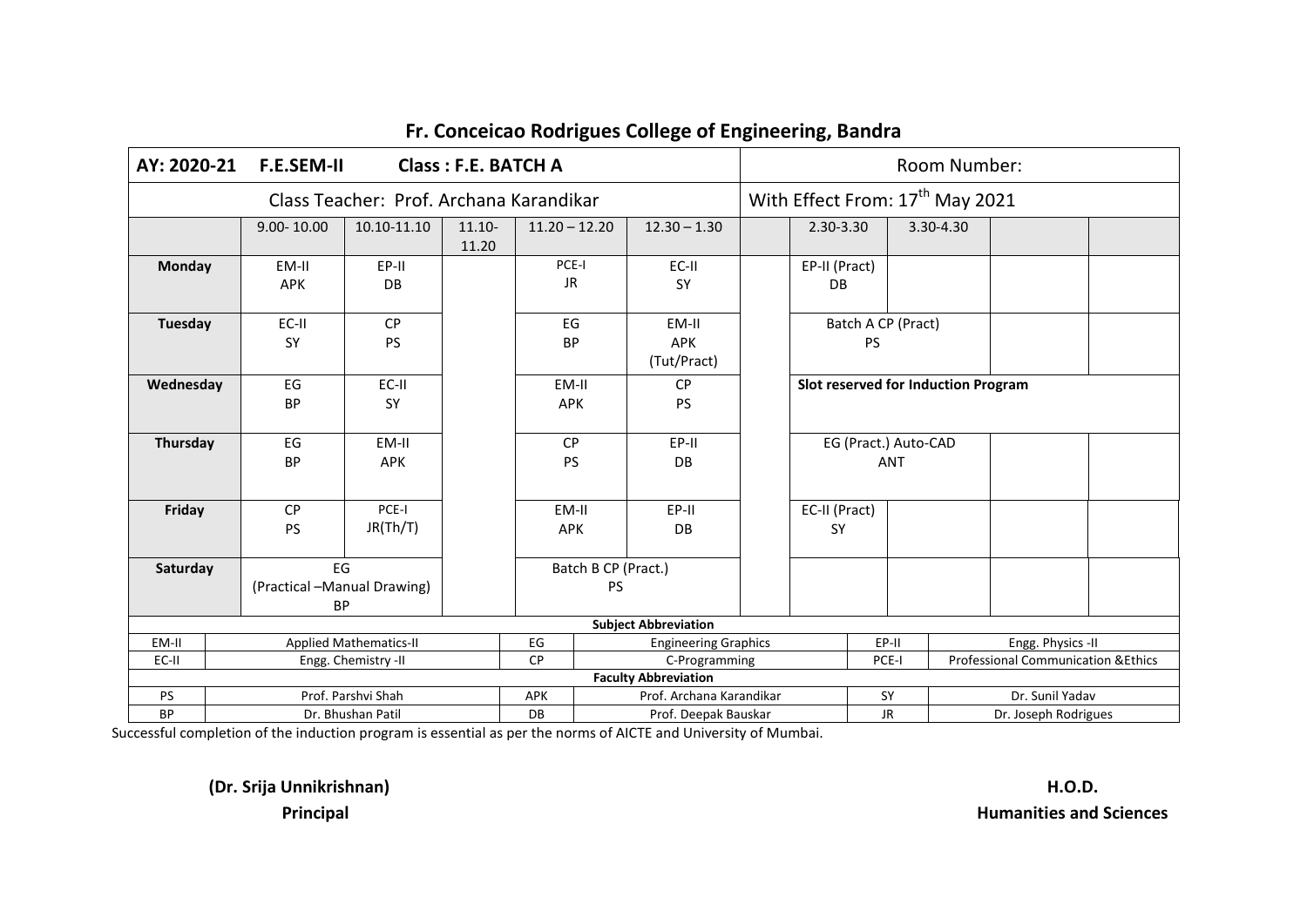| AY: 2020-21                                                 | <b>F.E.SEM-II</b><br>Class: F.E. BATCH B                    |                         |                               |       |                         |                                    |                                              |                                             | Room Number:                       |                                     |  |           |                                               |  |  |
|-------------------------------------------------------------|-------------------------------------------------------------|-------------------------|-------------------------------|-------|-------------------------|------------------------------------|----------------------------------------------|---------------------------------------------|------------------------------------|-------------------------------------|--|-----------|-----------------------------------------------|--|--|
| Class Teacher: Dr. Deepak Bauskar<br>$11.20 -$<br>$11.10 -$ |                                                             |                         |                               |       |                         |                                    |                                              | With Effect From: 17 <sup>th</sup> May 2021 |                                    |                                     |  |           |                                               |  |  |
|                                                             |                                                             | $9.00 - 10.00$          | 10.10-11.10                   | 11.20 | 12.20                   |                                    | $12.30 - 1.30$                               |                                             |                                    | 2.30-3.30                           |  | 3.30-4.30 |                                               |  |  |
| <b>Monday</b>                                               |                                                             | <b>CP</b><br><b>DYK</b> | EG<br><b>VSB</b>              |       | EM-II<br><b>APK</b>     |                                    | EP-II<br>DB                                  |                                             |                                    | Batch A- CP (Pract.)<br><b>DYK</b>  |  |           |                                               |  |  |
| Tuesday                                                     |                                                             | EP-II<br>DB             | EM-II<br><b>APK</b>           |       | EC-II<br><b>SY</b>      |                                    | PCE-I<br><b>JR</b>                           |                                             |                                    | EP-II (Pract.)<br>DB                |  |           |                                               |  |  |
| Wednesday                                                   |                                                             | EM-II<br><b>APK</b>     | <b>CP</b><br><b>DYK</b>       |       | EG<br><b>VSB</b>        |                                    | EC-II<br><b>SY</b>                           |                                             |                                    | Slot reserved for Induction Program |  |           |                                               |  |  |
| Thursday                                                    |                                                             | CP<br><b>DYK</b>        | EG<br><b>VSB</b>              |       | EC-II<br>SY             | EM-II<br>APK(Tut/Pract)            |                                              |                                             |                                    | EC-II (Pract.)<br><b>SY</b>         |  |           |                                               |  |  |
| <b>Friday</b>                                               |                                                             | EM-II<br><b>APK</b>     | EP-II<br>DB                   |       | <b>CP</b><br><b>DYK</b> |                                    | PCE-I<br>JR(Th/T)                            |                                             | EG (Pract.) Auto-CAD<br><b>ANT</b> |                                     |  |           |                                               |  |  |
|                                                             | EG<br>(Practical -Manual Drawing)<br>Saturday<br><b>VSB</b> |                         |                               |       |                         | Batch B- CP (Pract.)<br><b>DYK</b> |                                              |                                             |                                    |                                     |  |           |                                               |  |  |
|                                                             |                                                             |                         |                               |       |                         |                                    | <b>Subject Abbreviation</b>                  |                                             |                                    |                                     |  |           |                                               |  |  |
| EM-II                                                       |                                                             |                         | <b>Applied Mathematics-II</b> |       | EG                      |                                    | <b>Engineering Graphics</b>                  |                                             |                                    | EP-II                               |  |           | Engg. Physics -II                             |  |  |
| EC-II                                                       |                                                             |                         | Engg. Chemistry -II           |       | <b>CP</b>               |                                    | C-Programming                                |                                             |                                    | PCE-I                               |  |           | <b>Professional Communication &amp;Ethics</b> |  |  |
|                                                             |                                                             | Dr. Sunil Yadav         |                               |       | <b>DYK</b>              |                                    | <b>Faculty Abbreviation</b>                  |                                             |                                    | <b>APK</b>                          |  |           | Prof. Archana Karandikar                      |  |  |
| SY<br><b>VSB</b>                                            |                                                             |                         |                               |       | DC                      |                                    | Prof. Deepali Koshti<br>Prof. Deepak Bauskar |                                             |                                    | <b>JR</b>                           |  |           |                                               |  |  |
|                                                             | Dr. V.S.Bilolikar                                           |                         |                               |       |                         |                                    |                                              |                                             |                                    | Dr. Joseph Rodrigues                |  |           |                                               |  |  |

Successful completion of the induction program is essential as per the norms of AICTE and University of Mumbai.

**(Dr. Srija Unnikrishnan) H.O.D.**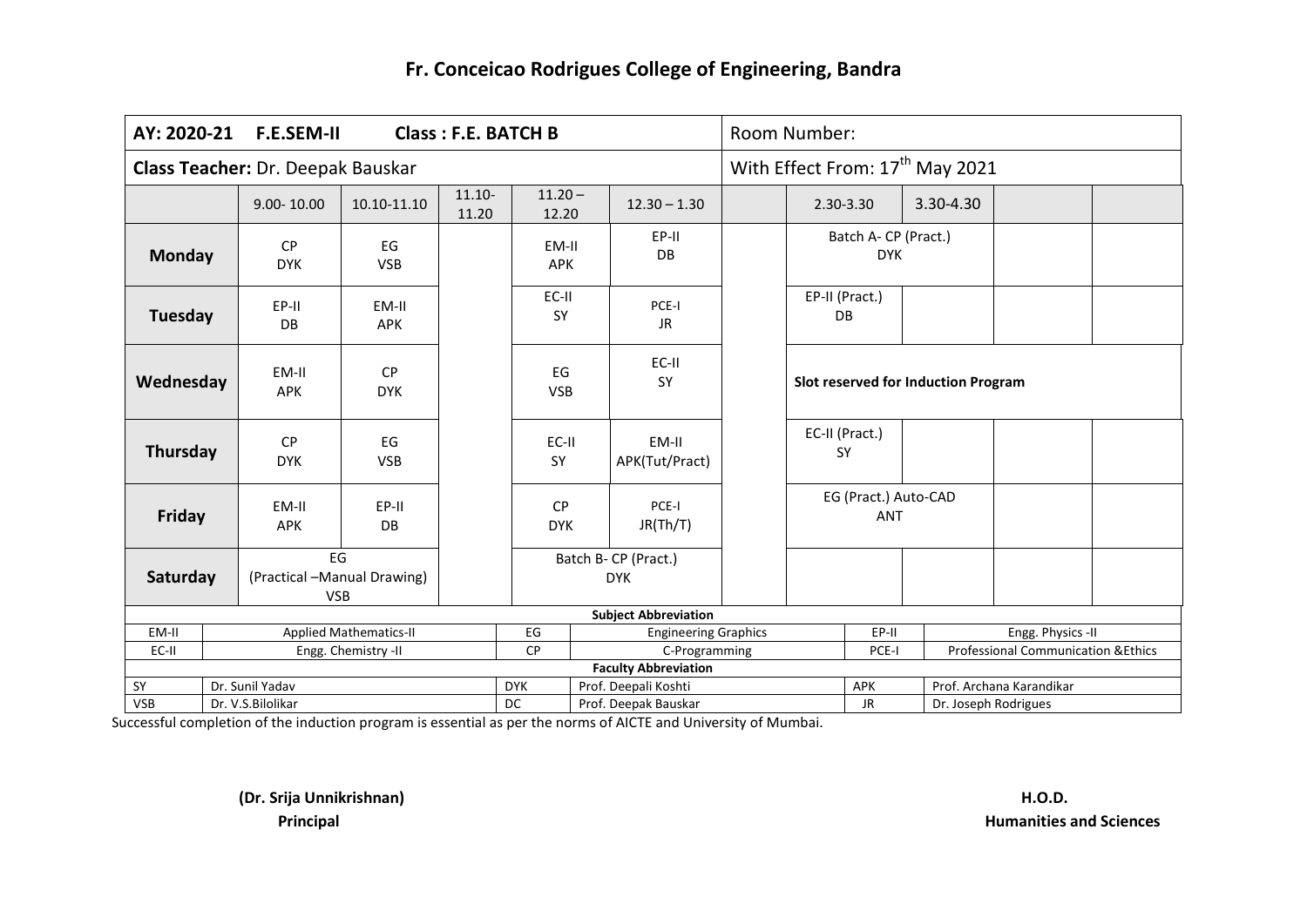|             | AY: 2020-21<br><b>F.E.SEM-II</b><br><b>Class: F.E. BATCH C</b>                         |                               |                    |                                         |  |                             |                                    |                                             | Room Number:                        |           |                     |                                               |  |  |  |
|-------------|----------------------------------------------------------------------------------------|-------------------------------|--------------------|-----------------------------------------|--|-----------------------------|------------------------------------|---------------------------------------------|-------------------------------------|-----------|---------------------|-----------------------------------------------|--|--|--|
|             | Class Teacher: Dr. Sunil Yadav                                                         |                               |                    |                                         |  |                             |                                    | With Effect From: 17 <sup>th</sup> May 2021 |                                     |           |                     |                                               |  |  |  |
|             | $9.00 - 10.00$                                                                         | 10.10-11.10                   | $11.10 -$<br>11.20 | $11.20 - 12.20$<br>$12.30 - 1.30$       |  |                             |                                    | 2.30-3.30                                   |                                     | 3.30-4.30 |                     |                                               |  |  |  |
| Monday      | EC-II<br><b>SY</b>                                                                     | PCE-I<br>JR                   |                    | CP<br>EM-II<br><b>PVS</b><br><b>MNS</b> |  |                             | EG (Pract.) Auto-CAD<br><b>ANT</b> |                                             |                                     |           |                     |                                               |  |  |  |
| Tuesday     | EM-II<br><b>PVS</b>                                                                    | EG<br><b>DSSS</b>             |                    | <b>CP</b><br><b>MS</b>                  |  | EP-II<br>DB                 |                                    |                                             | EC-II (Pract)<br><b>SY</b>          |           |                     |                                               |  |  |  |
| Wednesday   | EM-II<br><b>PVS</b>                                                                    | AP<br>DB                      |                    | <b>CP</b><br><b>MNS</b>                 |  | PCE-I<br>JR(Th/T)           |                                    |                                             | Slot reserved for Induction Program |           |                     |                                               |  |  |  |
| Thursday    | EG<br><b>DSSS</b>                                                                      | EM-II<br><b>PVS</b>           |                    | EP-II<br>EC-II<br>DB<br><b>SY</b>       |  |                             | Batch A- CP (Pract)<br>(MNS)       |                                             |                                     |           |                     |                                               |  |  |  |
| Friday      | <b>CP</b><br><b>MNS</b>                                                                | AC<br>SY                      |                    | EG<br><b>DSSS</b>                       |  | EM-II<br>PVS<br>(Tut/Pract) |                                    | EP-II<br>DB                                 |                                     |           |                     |                                               |  |  |  |
| Saturday    | EG<br>Batch B- CP (Pract.)<br>(Practical -Manual Drawing)<br><b>MNS</b><br><b>DSSS</b> |                               |                    |                                         |  |                             |                                    |                                             |                                     |           |                     |                                               |  |  |  |
|             |                                                                                        |                               |                    |                                         |  | <b>Subject Abbreviation</b> |                                    |                                             |                                     |           |                     |                                               |  |  |  |
| EM-II       |                                                                                        | <b>Applied Mathematics-II</b> |                    | $\mathsf{E}\mathsf{G}$                  |  | <b>Engineering Graphics</b> |                                    |                                             | EP-II                               |           |                     | Engg. Physics -II                             |  |  |  |
| EC-II       |                                                                                        | Engg. Chemistry -II           |                    | CP                                      |  | C-Programming               |                                    |                                             | PCE-I                               |           |                     | <b>Professional Communication &amp;Ethics</b> |  |  |  |
|             |                                                                                        |                               |                    |                                         |  | <b>Faculty Abbreviation</b> |                                    |                                             |                                     |           |                     |                                               |  |  |  |
| SY          | Dr. Sunil Yadav                                                                        |                               |                    | <b>MNS</b>                              |  | Prof. Monali Shetty         |                                    |                                             | PVS                                 |           | Prof. Pradeep Singh |                                               |  |  |  |
| <b>DSSS</b> | Prof. DSSSudhakar<br>DC<br>Prof. Deepak Bauskar                                        |                               |                    |                                         |  |                             |                                    | <b>JR</b><br>Dr. Joseph Rodrigues           |                                     |           |                     |                                               |  |  |  |

Successful completion of the induction program is essential as per the norms of AICTE and University of Mumbai.

**(Dr. Srija Unnikrishnan) H.O.D.**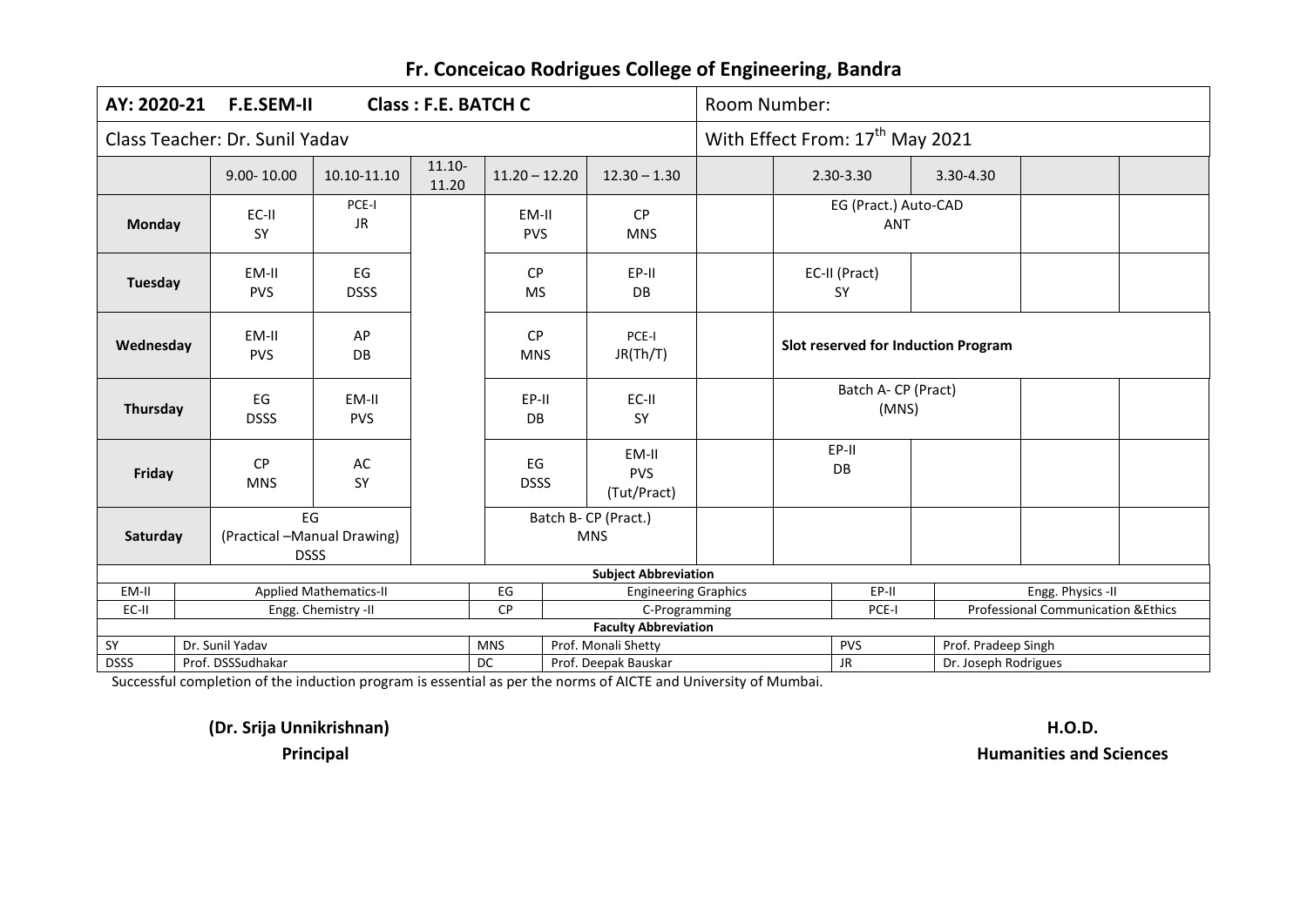| AY: 2020-21                                | <b>F.E.SEM-II</b><br><b>Class: F.E. BATCH D</b> |                                          |                               |                    |                         |                      |                                   |                                             | Room Number:                        |               |                                                |  |  |  |  |
|--------------------------------------------|-------------------------------------------------|------------------------------------------|-------------------------------|--------------------|-------------------------|----------------------|-----------------------------------|---------------------------------------------|-------------------------------------|---------------|------------------------------------------------|--|--|--|--|
| <b>Class Teacher:: Prof. Pradeep Singh</b> |                                                 |                                          |                               |                    |                         |                      |                                   | With Effect From: 17 <sup>th</sup> May 2021 |                                     |               |                                                |  |  |  |  |
|                                            |                                                 | $9.00 - 10.00$                           | 10.10-11.10                   | $11.10 -$<br>11.20 | $11.20 - 12.20$         |                      | $12.30 - 1.30$                    |                                             | $2.30 - 3.30$                       | $3.30 - 4.30$ |                                                |  |  |  |  |
| Monday                                     |                                                 | EM-II<br><b>PVS</b>                      | <b>CP</b><br><b>SSK</b>       |                    | EC-II<br><b>HMK</b>     |                      | EM-II<br>PVS (Tut/Pract)          |                                             | EC-II (Pract.)<br><b>HMK</b>        |               |                                                |  |  |  |  |
| Tuesday                                    |                                                 | EP-II<br><b>DC</b>                       | EC-II<br><b>HMK</b>           |                    | EM-II<br><b>PVS</b>     |                      | <b>CP</b><br><b>SSK</b>           |                                             | EG (Pract.) Auto-CAD<br><b>ANT</b>  |               |                                                |  |  |  |  |
| Wednesday                                  |                                                 | EG<br>SAK                                | EC-II<br><b>HMK</b>           |                    | <b>CP</b><br><b>SSK</b> |                      | EP-II<br><b>DC</b>                |                                             | Slot reserved for Induction Program |               |                                                |  |  |  |  |
| Thursday                                   |                                                 | EP-II<br>DC                              | EG<br><b>SAK</b>              |                    | PCE-I<br><b>JR</b>      |                      | EM-II<br><b>PVS</b>               |                                             | EP-II (Pract)<br><b>DC</b>          |               |                                                |  |  |  |  |
|                                            | Friday                                          |                                          | EM-II<br><b>PVS</b>           |                    | PCE-I<br>JR(Th/T)       |                      | EG<br><b>SAK</b>                  |                                             | Batch A- CP (Pract)<br>(SSK)        |               |                                                |  |  |  |  |
| Saturday                                   |                                                 | EG<br>(Practical -Manual Drawing)<br>SAK |                               |                    |                         |                      | Batch B- CP (Pract)<br><b>SSK</b> |                                             |                                     |               |                                                |  |  |  |  |
|                                            |                                                 |                                          |                               |                    |                         |                      | <b>Subject Abbreviation</b>       |                                             |                                     |               |                                                |  |  |  |  |
| EM-II                                      |                                                 |                                          | <b>Applied Mathematics-II</b> |                    | EG                      |                      | <b>Engineering Graphics</b>       |                                             | EP-II                               |               | Engg. Physics -II                              |  |  |  |  |
| EC-II                                      |                                                 |                                          | Engg. Chemistry -II           |                    | <b>CP</b>               |                      | C-Programming                     |                                             | PCE-I                               |               | <b>Professional Communication &amp; Ethics</b> |  |  |  |  |
|                                            |                                                 |                                          |                               |                    |                         |                      | <b>Faculty Abbreviation</b>       |                                             |                                     |               |                                                |  |  |  |  |
| SAK                                        |                                                 | Prof. Saurabh Korgaonkar                 |                               |                    | <b>SSK</b>              |                      | Prof. Supriya Kamoji              |                                             | <b>PVS</b><br><b>JR</b>             |               | Prof. Pradeep Singh                            |  |  |  |  |
| DC                                         | Prof. Dilip C.C.<br><b>HMK</b>                  |                                          |                               |                    |                         | Dr. Hemant Khanolkar |                                   |                                             |                                     |               | Dr. Joseph Rodrigues                           |  |  |  |  |

Successful completion of the induction program is essential as per the norms of AICTE and University of Mumbai.

**(Dr. Srija Unnikrishnan) H.O.D.**

.